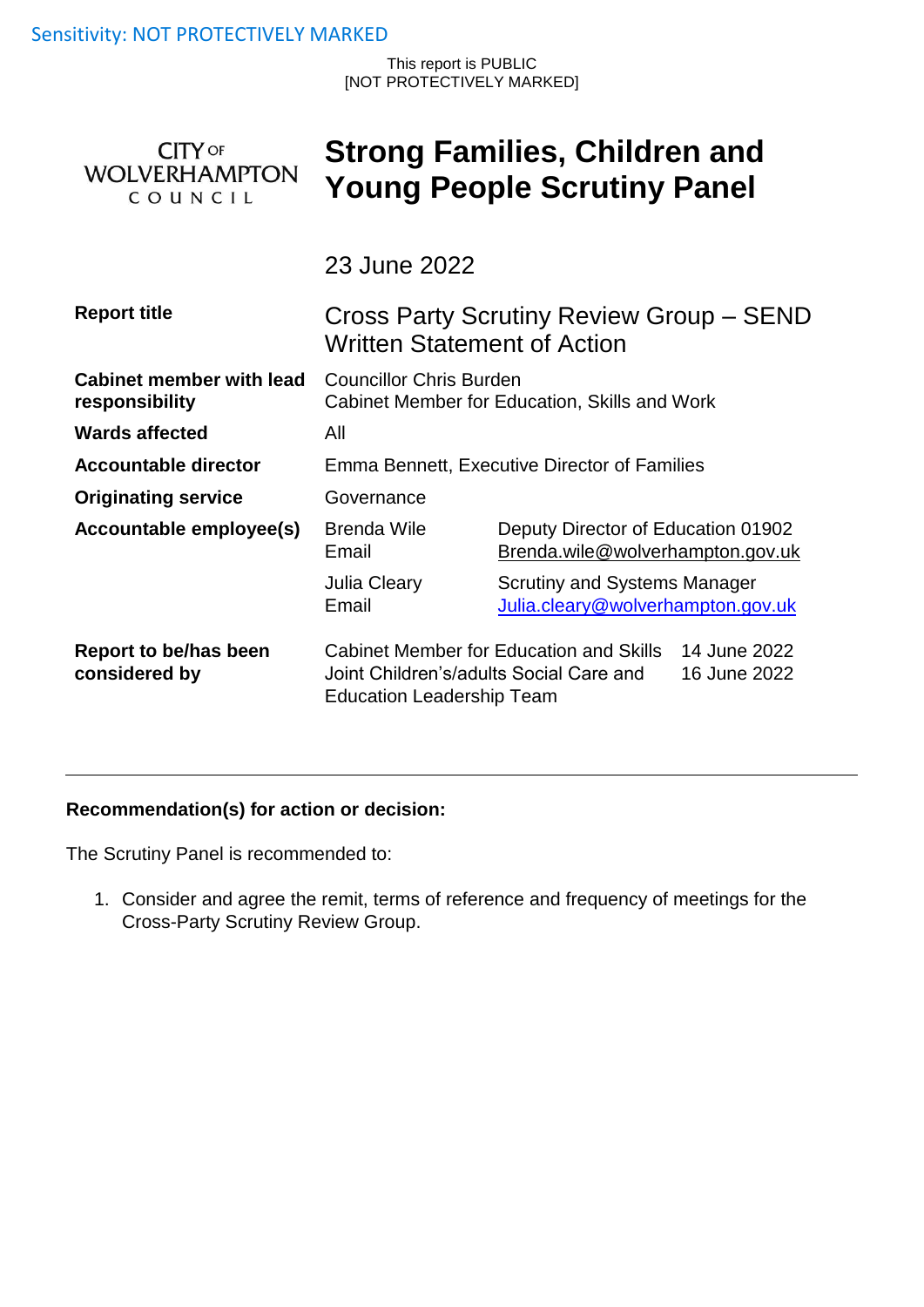#### This report is PUBLIC [NOT PROTECTIVELY MARKED]

#### **1.0 Purpose**

1.1 To consider the terms of reference, remit, and frequency of meetings, for the Scrutiny Review Group relating to the SEND Written Statement of Action.

#### **2.0 Background**

2.1 At the meeting of Full Council on Wednesday 1 December 2021, the following motion was agreed:

*"This Council notes the findings of the inspection of SEND services within Wolverhampton.* 

*Council agrees to explore the formation of a Review Group, outside of the existing scrutiny process, to monitor progress, in consultation with the SEND Partnership Board and other partnership bodies and organisations, of SEND services, and provide regular, dedicated scrutiny and support to assist in both the embedding of the strengths that exist within the service and to improve where weaknesses have been identified.* 

*Council agrees that if the parties consulted agree that such an approach has merit, then proposals be brought forward to full Council for approval having consulted with the partners above.* 

*Council delegates responsibility to the Children, Young People and Families Scrutiny Panel for the selection of both Review Group numbers and membership."*

- 2.2 The required consultation was carried out and a draft remit agreed for the Review Group at the meeting of Full Council on 6 April 2022.
- 2.3 Full Council recommended:
	- *a) That the Deputy Director for Education in consultation with the Scrutiny and Systems Manager submit a report to the Strong Families, Children and Young People Scrutiny Panel providing details on the remit, terms of reference, frequency of meetings, membership and governance arrangements for the proposed scrutiny review group.*
	- *b) That this report be considered at the first meeting of the Strong Families, Children and Young People Scrutiny Panel in the 2022-2023 municipal year.*
- 2.4 The draft remit, membership and frequency for the Review Group is attached at Appendix 1 to this report.